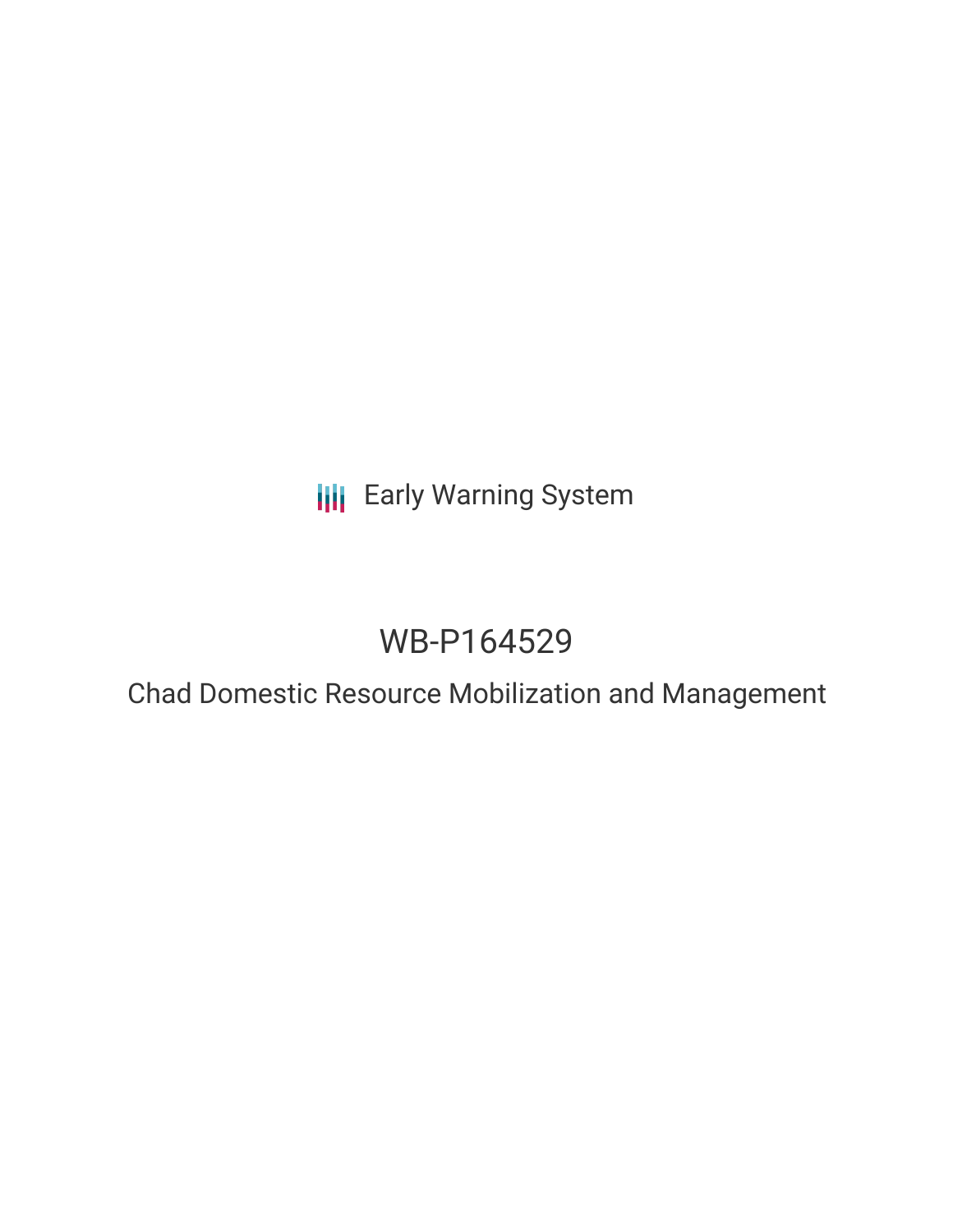



### Early Warning System Chad Domestic Resource Mobilization and Management

### **Quick Facts**

| <b>Countries</b>               | Chad             |
|--------------------------------|------------------|
| <b>Financial Institutions</b>  | World Bank (WB)  |
| <b>Status</b>                  | Active           |
| <b>Bank Risk Rating</b>        | C                |
| <b>Voting Date</b>             | 2018-07-06       |
| <b>Borrower</b>                | Republic of Chad |
| <b>Sectors</b>                 | Finance          |
| <b>Investment Amount (USD)</b> | \$35.00 million  |
| <b>Project Cost (USD)</b>      | \$35.00 million  |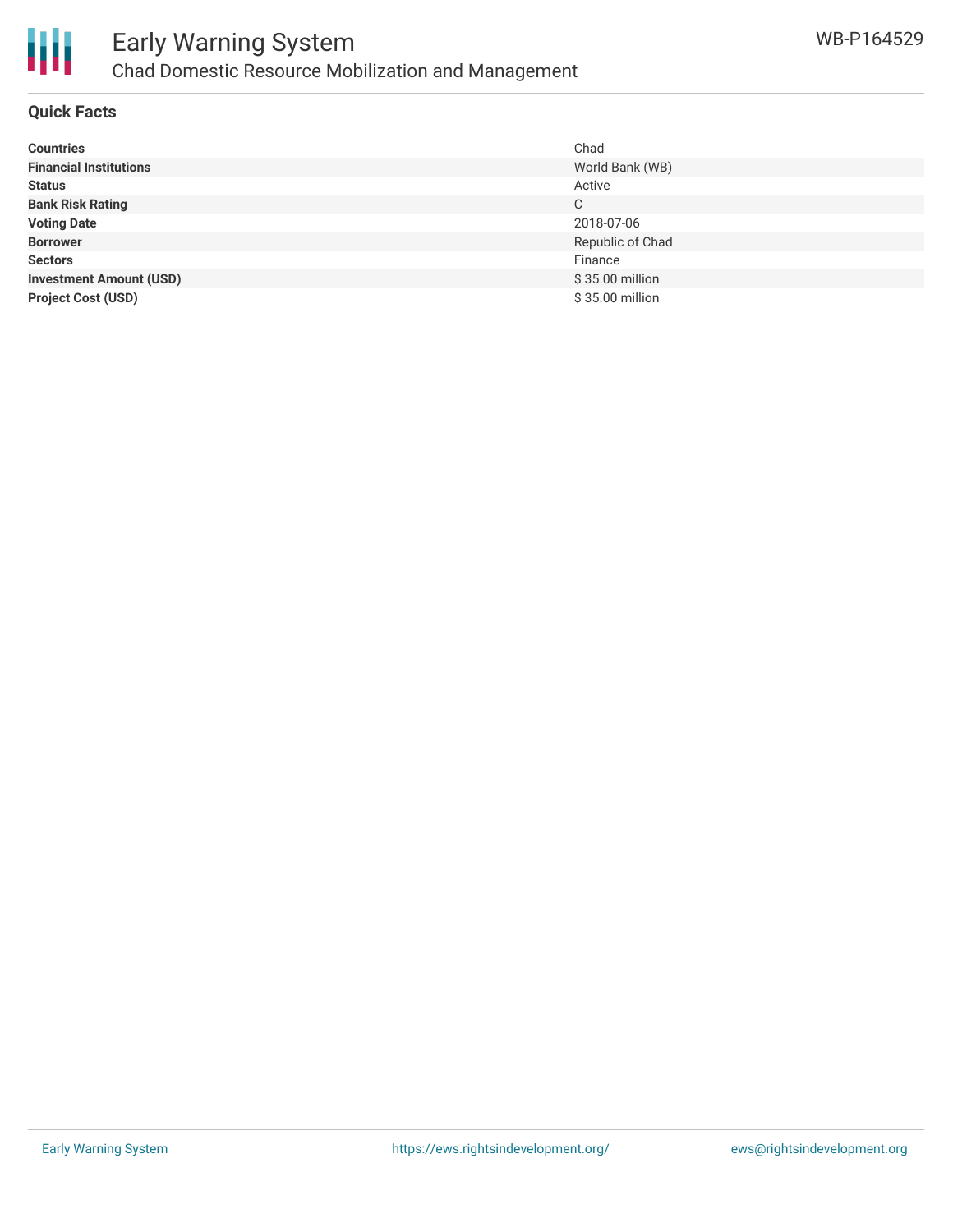

### **Project Description**

The development objectives of Domestic Resource Mobilization and Management Project for Chad is to improve performance, processes, and transparency in key government entities for revenue mobilization. This project has three components. 1) The first component, Results-based Financing to Support Change Management in Customs and Tax administrations. The second component, Technical Assistance to Strengthen Revenue Agencies, aims to provide specialized TA, including technical experts for each area of intervention, to improve transparency, and increase accountability of the tax and customs administrations, petroleum, and telecom for revenue mobilization and management. The third component, Project Management and Coordination, aims to support the ST-PAMFIP—a dedicated Project Implementation Unit embedded in the MoFB—to undertake project management, in accordance with the World Bank's fiduciary and other guidelines, including incremental operating costs, equipment, training on fiduciary and project management issues.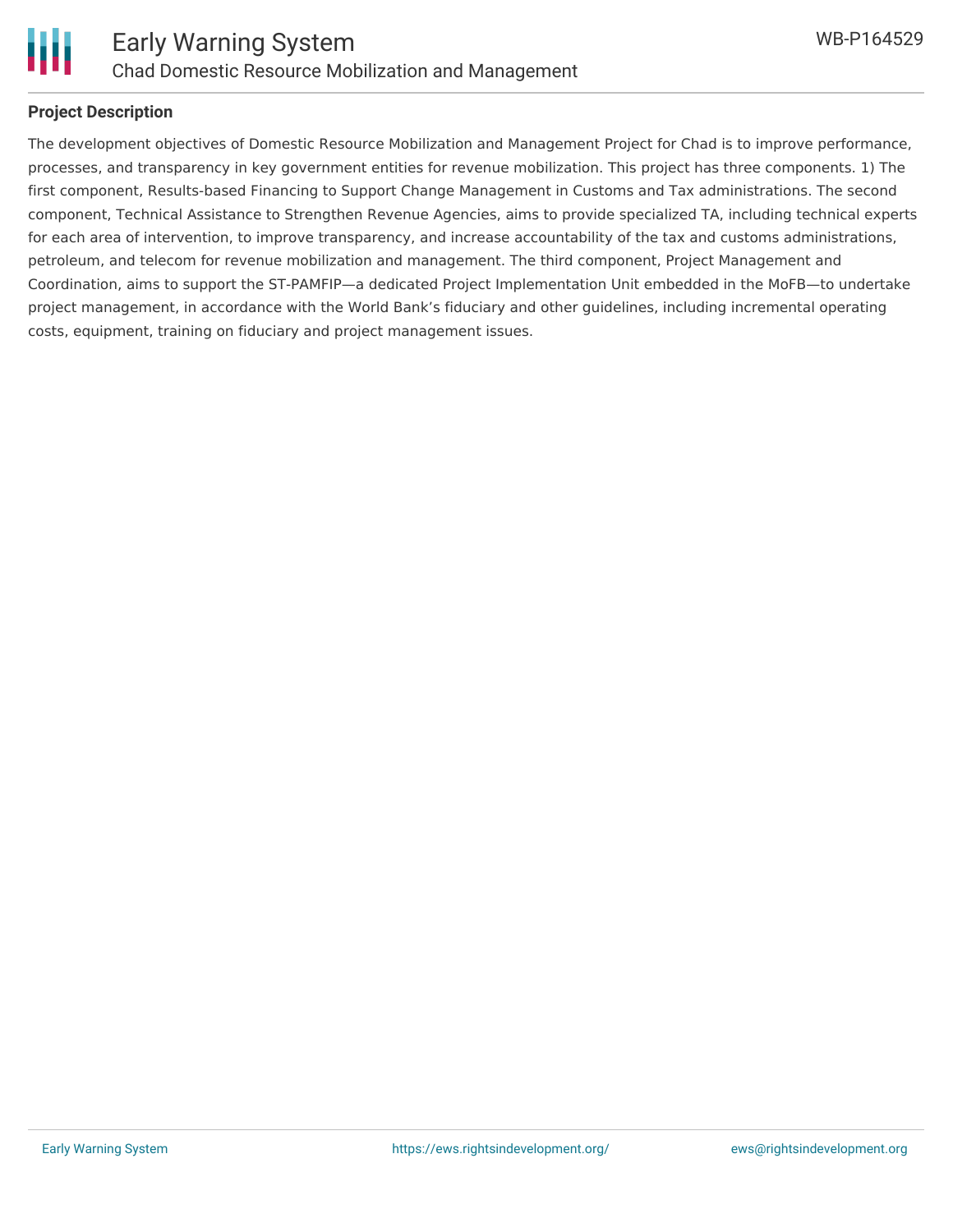

## Early Warning System Chad Domestic Resource Mobilization and Management

### **Investment Description**

World Bank (WB)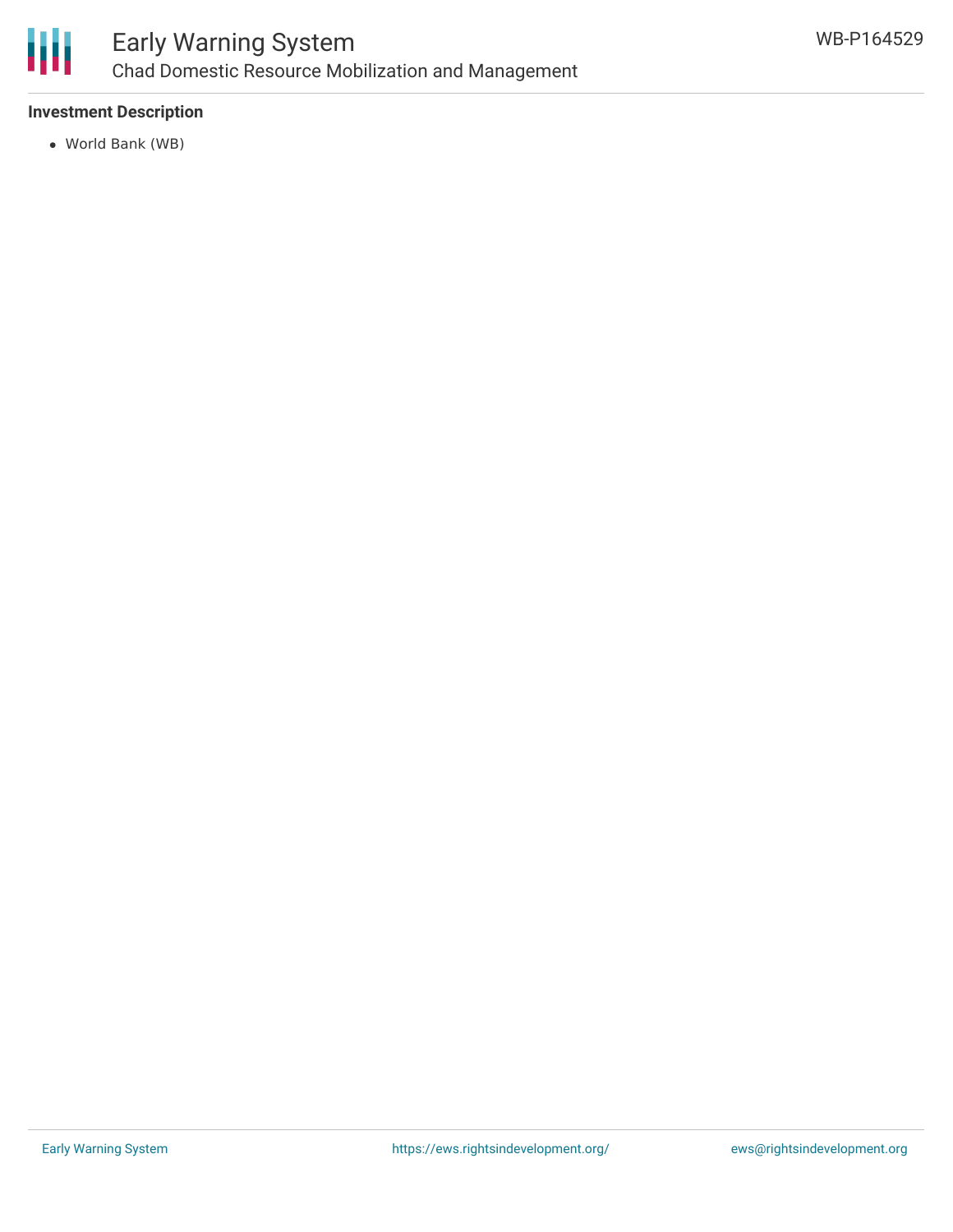

### **Contact Information**

Ministère des Finances Ali Kosso Idriss STP PAMFIP Coordinator alikosso@icloud.com ACCOUNTABILITY MECHANISM OF WORLD BANK

The World Bank Inspection Panel is the independent complaint mechanism and fact-finding body for people who believe they are likely to be, or have been, adversely affected by a World Bank-financed project. If you submit a complaint to the Inspection Panel, they may investigate to assess whether the World Bank is following its own policies and procedures for preventing harm to people or the environment. You can contact the Inspection Panel or submit a complaint by emailing ipanel@worldbank.org. You can learn more about the Inspection Panel and how to file a complaint at: http://ewebapps.worldbank.org/apps/ip/Pages/Home.aspx.